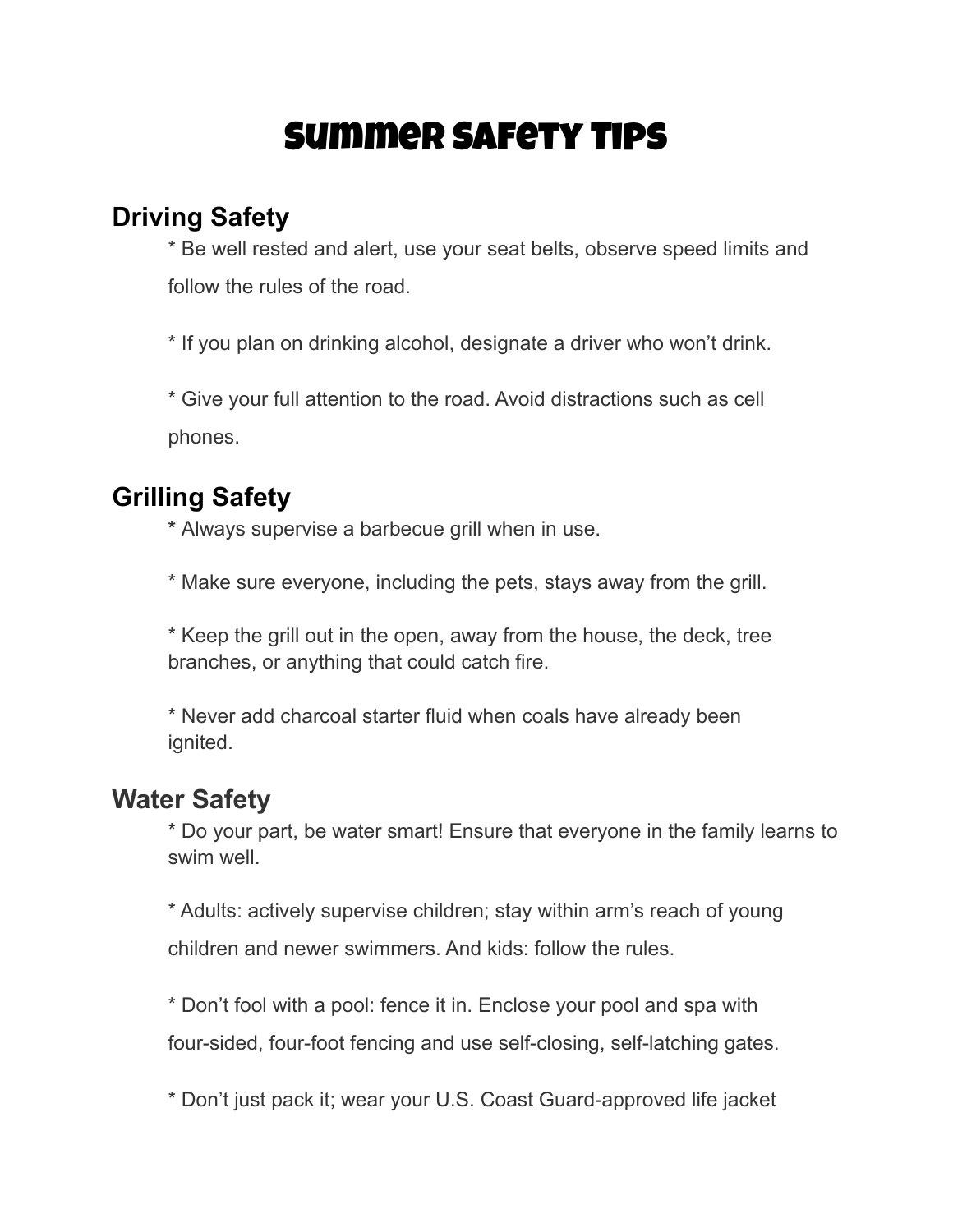– always when on a boat and if in a situation beyond your skill level. Inflatable children's toys and water wings can be fun, but they are no substitute for a life jacket and adult supervision.

## **Boating Safety**

\*ALWAYS wear a life jacket when boating or kayaking.

- Make sure the jacket is a proper fit for your size and weight
- Make sure the jacket is properly fastened

\* When operating a motorized boat, know about carbon [monoxide;](https://www.nsc.org/home-safety/safety-topics/other-poisons/carbon-monoxide) this odorless, colorless poisonous gas is emitted by all combustion engines and onboard motor generators

\*Wear sunscreen

[\\*Don't](http://www.operationdrywater.org/) drink and drive a boat; alcohol affects judgment, vision, balance and coordination

\*Once on the water, use common sense; in a split second, a situation can arise or the weather can turn

\*If you notice storm clouds, a sudden temperature drop or wind speed increasing, play it safe and get off the water